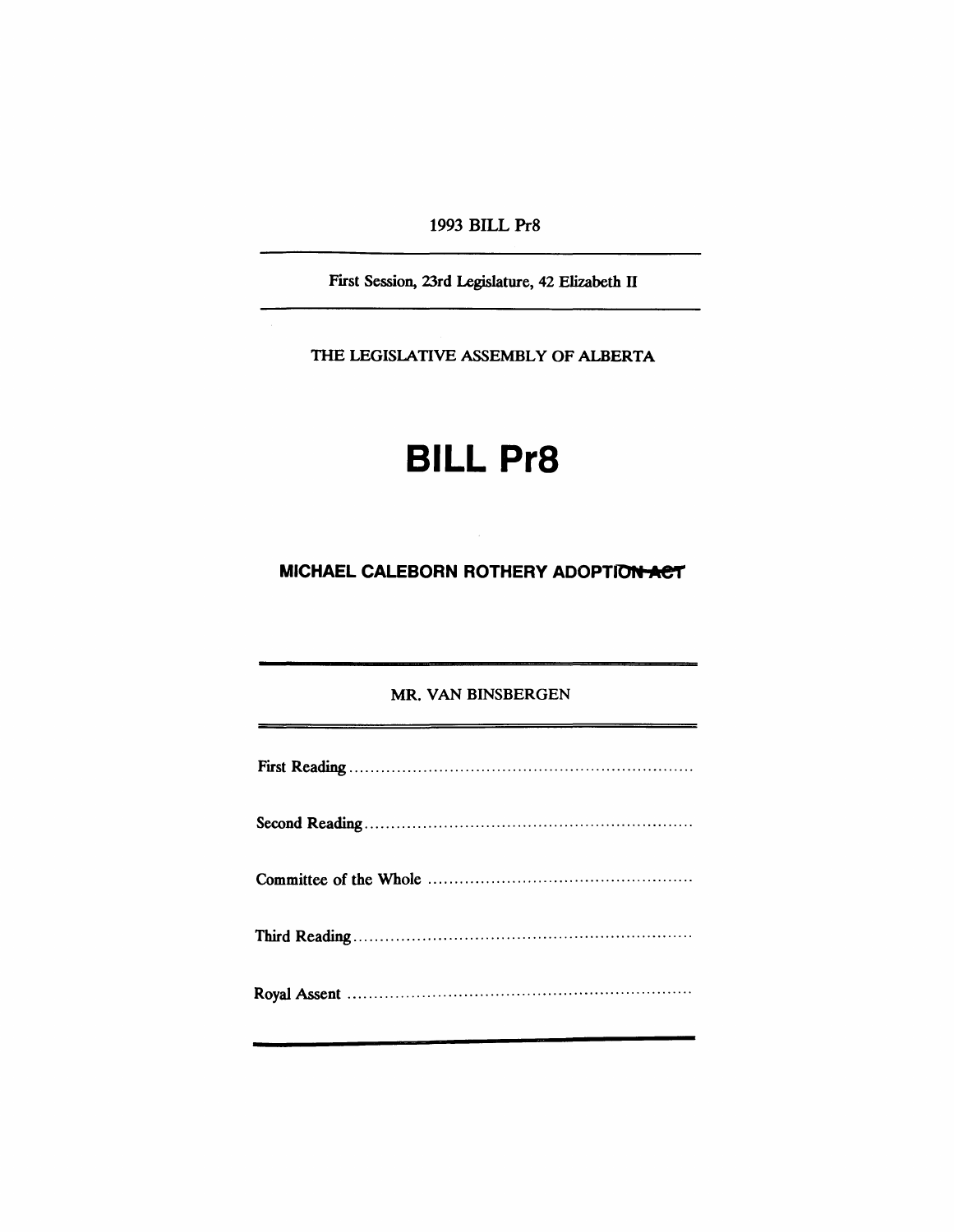Bill Pr8

## **BILL Pr8**

1993

## **MICHAEL CALEBORN ROTHERY ADOPTION ACT**

*(Assented to* , 1993)

WHEREAS Wendy Yay Lehman is the natural mother of Michael Calebom Rothery; and

WHEREAS Allan Gordon Rothery is the natural father of Michael Calebom Rothery; and

WHEREAS Allan Gordon Rothery wishes to adopt Michael Calebom Rothery; and

WHEREAS Michael Calebom Rothery wishes to be adopted by Allan Gordon Rothery, but is now over the age of 18 years and the Child Welfare Act does not provide for the adoption of persons over the age of 18 years; and

WHEREAS Allan Gordon Rothery has presented a petition praying that it be enacted as set forth and it is expedient to grant the prayer and petition;

THEREFORE HER MAJESTY, by and with the consent of the Legislative Assembly of Alberta, enacts as follows: